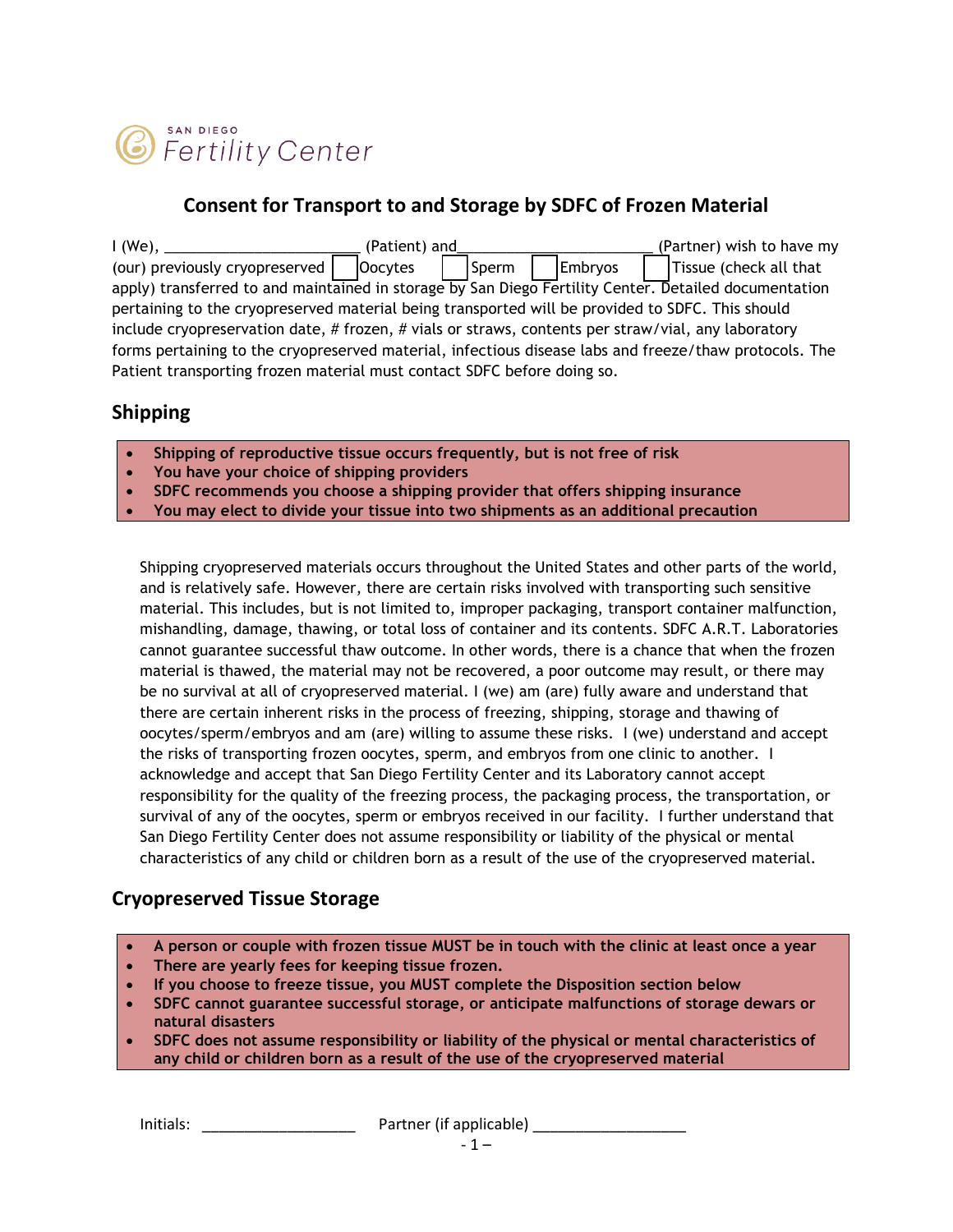The laboratory offers cryopreservation of embryo(s), oocytes, and sperm and cryostorage to patients going through treatment at our facility. However, the laboratory is not a long-term storage facility. Prior to SDFC transferring your tissue to a recommended long term storage facility, the patient(s) may contact a long-term storage facility of their choosing and make arrangements for transporting their cryopreserved tissue to that site. Also, the patient has other options if desired, including: use the tissue in a treatment cycle, discard the tissue, donate to the laboratory for training and/or quality control testing. In some circumstances, tissue may also be donated to research or to another couple.

The contract with the San Diego Fertility Center for continued cryopreservation must be renewed each year by paying a yearly storage fee, currently \$500/year for the first type of tissue frozen. Discounts may apply for more than one type of tissue frozen. The yearly cryostorage fee is billed annually in the earliest month that any tissue was frozen. Fees may be changed without further notice. The yearly invoice and current information will be sent electronically, so it is imperative that your email address is correct and current. Notify SDFC immediately of any changes.

I/We understand that if storage fees are not paid within ninety days of the billing date, my account will be considered delinquent**.** *I/We also understand that should I/we not pay the storage fees due after contact has been attempted on at least three occasions, then I/we will automatically have elected disposal of my/our cryopreserved tissue, including embryo(s), as provided for in the paragraph below.*

Cryostorage dewars may break, malfunction, or leak at any time.SDFC takes precautions to ensure proper functioning of all cryostorage containers and filling tanks, but cannot anticipate all possible failures.

### **Value of cryopreserved tissue(s)**

I/We fully understand, accept and recognize that the value of all reproductive tissues to be stored under the care of SDFC, regardless of their condition, shall be assigned the maximum value of ten thousand dollars (\$10,000.00) regardless of the number(s) and type(s) of reproductive tissue(s) stored by one individual or family, in any settlement regardless of the action of resolution (such as small claims court, binding arbitration, county or state court, etc.). Patients are encouraged to seek additional outside insurance should they feel that this is necessary. A list of potential insurance carriers shall be provided upon request by SDFC. This insurance has been initiated in the case of natural disasters or acts of God other than acts of war.

By signing below, I(we), the patient(s), release SDFC and SDFC A.R.T. Laboratories of all liability pertaining to the transport, storage and thawing of my (our) cryopreserved material. I (We), the patient(s), have thoroughly reviewed and fully understand the contents of this agreement.

 $\overline{\phantom{a}}$ 

 $\overline{\phantom{a}}$ 

 $\overline{\phantom{a}}$ 

(Patient) (Date)

(Partner) (Date)

(Embryology Staff) (Date)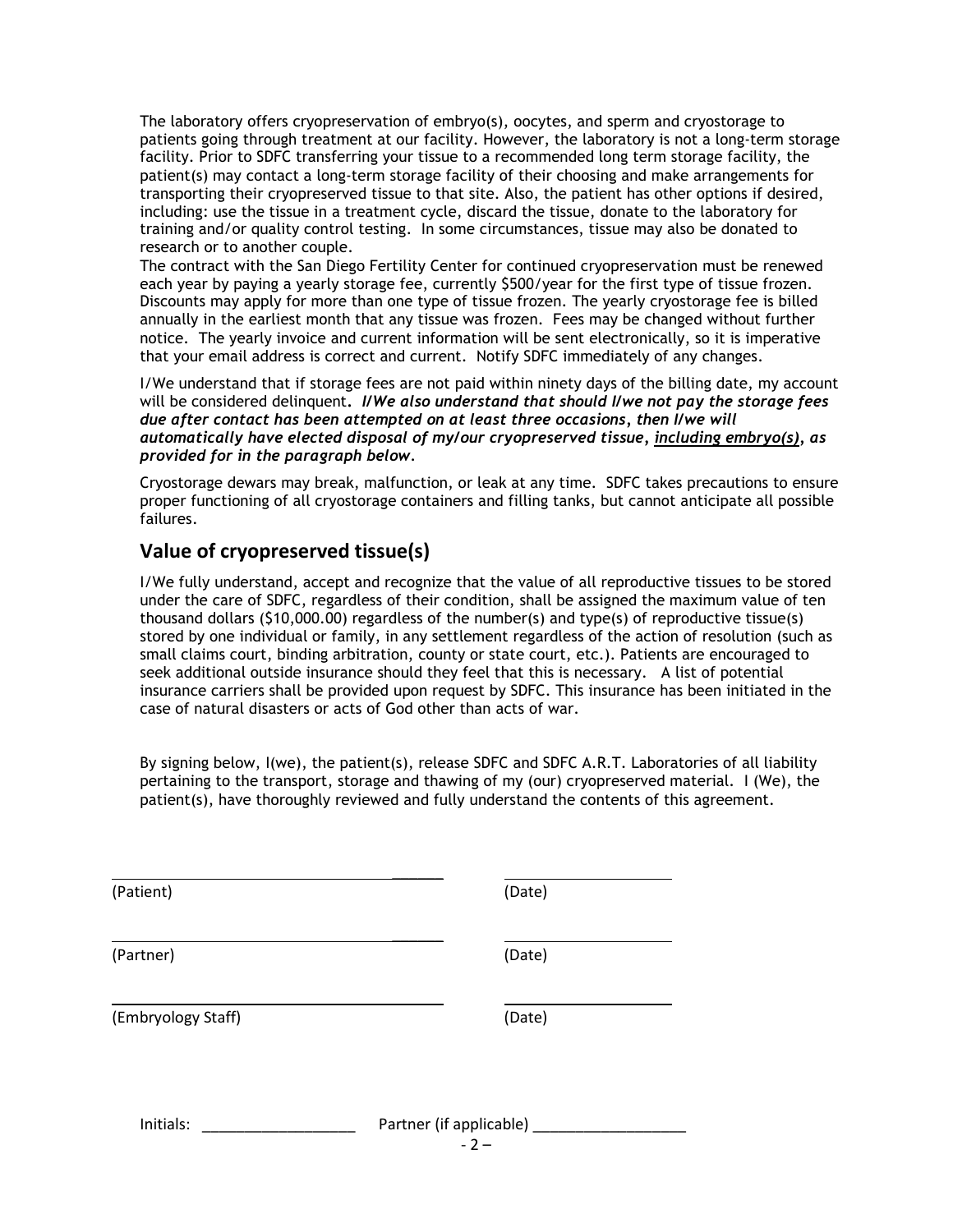

# *Contractual Agreement for the Disposition of Unused Cryopreserved Embryos, Eggs and/or Sperm*

*If you choose to freeze tissue, you MUST complete the Disposition statement before freezing. The statement explains the choices you have for disposing of the tissue in a variety of situations that may arise. You can submit a new statement later if you change your mind about your choices. For frozen embryos, any change requires that both parties — you and your partner-- agree in writing to the change*

I/We intend, understand and agree that this Agreement is a valid, binding and enforceable agreement, and that SDFC will enforce my/our advanced directives regarding the disposition of my/our unused cryopreserved embryos, eggs and/or sperm without further direction from me/us, and without court order. This Agreement shall supersede and take precedence over any prior or contemporaneous oral or written agreement between me/us. Further, all future decisions regarding the use or disposal of our unused cryopreserved embryos, eggs and/or sperm must be joint decisions, if applicable.

I/We understand that under California law my/our unused cryopreserved embryos, eggs and sperm are my/our "property" subject to disposition under California Probate Code §6400 et seq., and California Family Code §2010, and that I/we jointly have the right to exercise decisional control over the disposition of my/our frozen embryos, eggs and/or sperm. I/We further understand that this Agreement is required to be provided to all IVF patients by SDFC pursuant to California Health and Safety Code §125315, and that the possible choices for disposition of our embryos are dictated by that statute. I/We also understand that the disposition choices for our frozen eggs and/or sperm, although not specifically referred to in California Health and Safety Code §125315, will be treated in the exact same manner as our frozen embryos. We further understand that the legal status of cryopreserved embryos, eggs and/or sperm, and the use, custody, ownership, inheritance, child support and disposition of said embryos, eggs and/or sperm, upon death, incapacity, divorce, legal separation and abandonment, are complex, uncertain and unsettled in the law, and are subject to change. I/We further understand that the issues may become even more complex if we are unmarried and/or if donor gametes have been used to create our embryos, and/or if we elect to donate our embryos to research or an anonymous couple. I/We are making the choices indicated herein to avoid the complexities, uncertainties and ambiguities inherent in the process, in case any of the stated contingencies or other unexpected events occur, and to ensure that my/our joint written directives regarding the disposition of our unused cryopreserved embryos, eggs and/or sperm are followed.

I/We understand that this Agreement is not a medical consent form, nor an advanced healthcare directive, and cannot be unilaterally modified, amended or revoked.

For couples with cryopreserved embryos, or donor eggs and/ or donor sperm, we have been advised, understand and agree that this Agreement is an enforceable contract between the two of us and may only be modified or revoked in writing, signed by both the Patient and the Partner, in the presence of a witness and/or notary, wherein different allowable instructions for the disposition of our unused embryos donor eggs and/or donor sperm are provided. We have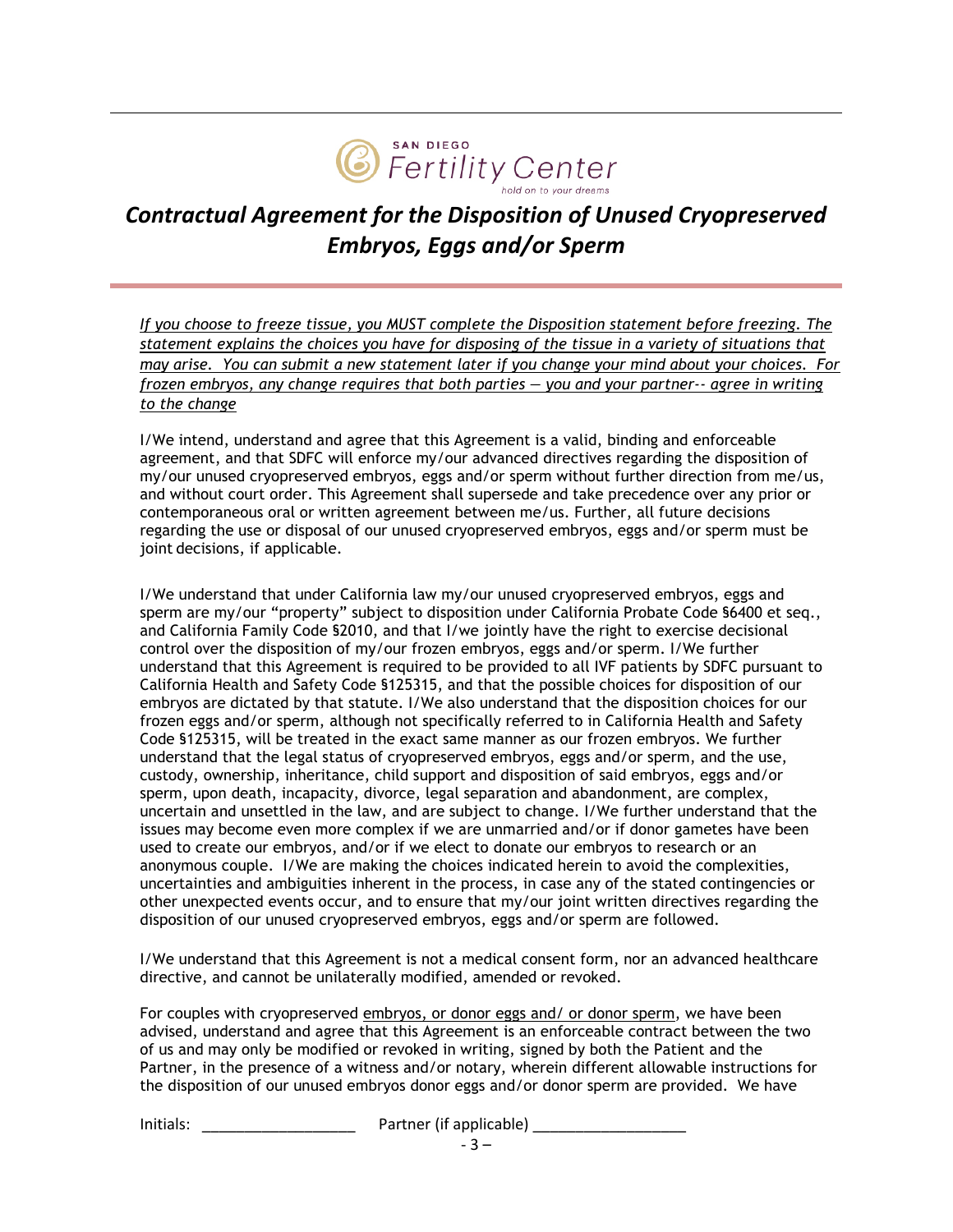been further advised that alternatively, we have the right to provide our own set of advanced written directives regarding the disposition of our unused cryopreserved embryos donor eggs and/or donor sperm, prepared by a qualified attorney, so long as said advance written directives, at a minimum, comply with California Health and Safety Code Section 125315, and are approved by SDFC's legal counsel. We reserve the right to jointly alter our instructions if the stated conditions (for example, death, incapacity, divorce) have not yet occurred by delivering another duly signed and executed Agreement to the SDFC IVF Program, with different allowable instructions indicated therein. However, we acknowledge and agree that under no circumstance may either one of us unilaterally revoke or modify this Agreement, thereby forcing one of us to procreate or co-parent a child over our objection.

For couples with cryopreserved autologous eggs and/or autologous sperm (non-donor), we have been advised and agree that this Agreement is an enforceable contract, but that can be modified or revoked in writing, signed by ONLY the tissue provider, not necessarily both parties, in the presence of a witness and/or notary, wherein different allowable instructions for the disposition of the sperm and/or eggs are provided. We have the right to provide our own set of advanced written directives regarding the disposition of the unused cryopreserved autologous sperm and/or eggs, prepared by a qualified attorney, so long as said advance written directives, at a minimum, comply with California Health and Safety Code Section 125315, and are approved by SDFC's legal counsel. We reserve the right to separately alter our instructions if the stated conditions (for example, death, incapacity, divorce) have not yet occurred by delivering another duly signed and executed Agreement to the SDFC IVF Program, with different allowable instructions indicated therein.

For single patients with cryopreserved tissue, I have been advised and agree that this Agreement is an enforceable contract, but that can be modified or revoked in writing, in the presence of a witness and/or notary, wherein different allowable instructions for the disposition of the tissue are provided. I have the right to provide my own set of advanced written directives regarding the disposition of the unused cryopreserved tissue, prepared by a qualified attorney, so long as said advance written directives, at a minimum, comply with California Health and Safety Code Section 125315, and are approved by SDFC's legal counsel. I reserve the right to separately alter my instructions if the stated conditions (for example, death, incapacity) have not yet occurred by delivering another duly signed and executed Agreement to the SDFC IVF Program, with different allowable instructions indicated therein.

I/We acknowledge that SDFC cannot guarantee that the directives I/we have enumerated herein will be followed in every instance, as forces beyond the control of SDFC could prevent it from following our stated directives. I/We hereby release SDFC and its' physicians, agents, officers, directors, partners, shareholders and employees from any liability pertaining to or arising from this Agreement, and the directives enumerated herein, on behalf of myself/ourselves, my/our heirs, successors and assignees.

I/We explicitly acknowledge and agree that in the event of a judicial or legal proceeding concerning the enforceability of this Agreement, and the disposition of my/our unused cryopreserved embryos, eggs and/or sperm, SDFC may elect to await a court order concerning their disposition. I/We agree to hold harmless and indemnify SDFC and its' physicians, agents, officers, directors, partners, shareholders and employees for any action or inaction they undertake regarding said judicial or legal proceeding.

Embryos cannot be thawed and implanted into the uterus of the patient, or a surrogate, to produce a pregnancy, nor may our frozen eggs and/or sperm be used to create embryos, nor may the frozen embryos, donor eggs and/or donor sperm be transferred to another clinic or facility, over or against the wishes of either the Patient or the Partner. For example, if either one of us withdraws our consent to the IVF procedure because he/she no longer desires to have a child as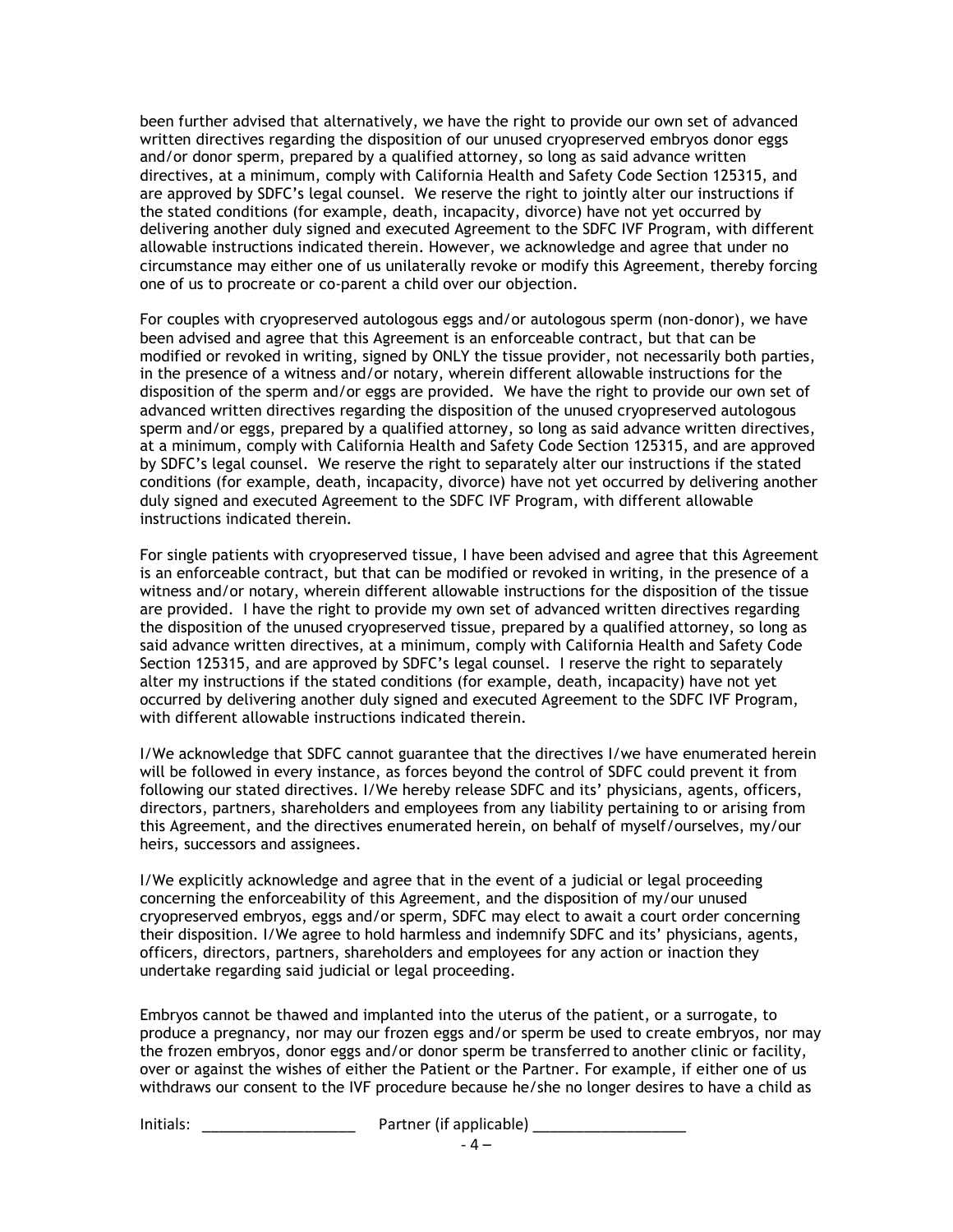a couple, or to co-parent with the other, or in the event of a legal separation, break-up or divorce, the embryos, eggs and/or sperm cannot be thawed, used, transferred or implanted unless this Agreement so indicates, without the express, written consent of both Parties, even if donor gametes were used to create the embryos, or the eggs and/or sperm were donated.

The disposition of embryos that are created using donated sperm or eggs, as well as donor eggs and/or sperm itself, may be subject to prior enforceable agreements that have been entered into with a sperm, egg or embryo donor. SDFC and its' counsel may need to review those agreements before accepting the sperm, eggs or embryos into their clinic and/or before using them for procreation and/or before implementing the chosen disposition option.

## **Advanced Written Directives for Disposition of Cryopreserved Embryos, Oocytes and/or Sperm**

I/We understand that, to the extent permissible by law, I/we have disposition options, each of which has been explained to me/us by our physician, and all my/our questions have been asked and answered:

- "Transfer to Patient or Partner": Transfer to Patient or Partner for any purpose, including creation of embryos, implantation of embryos to have children posthumously, donation for research, donation to another couple or destruction. This may entail maintaining the embryos, eggs and/or sperm in storage, and the fees and other payments due the clinic for these cryopreservation services.
- "Thaw and Discard": Thaw of my/our embryos without further medical intervention, rendering them non-viable after which SDFC will dispose of them.
- "Thaw for Training or Quality Control ": Thaw of our embryos with observation by the IVF laboratory staff of subsequent development up to a maximum of six days post thaw, after which the embryos will become non-viable and be disposed of in accordance with SDFC policy and procedure. This will result in destroying the embryos, but will not result in the birth of a child.
- "Donate to Research": The embryos, eggs and/or sperm may be used to derive human pluripotent stem cells for research and the cells may be used, at some future time, for human transplantation research. Additional consents will be required. In certain situations, donating embryo(s) for research may not be possible or may be restricted by law. While efforts will be made to abide by your wishes, no guarantees can be given that embryo(s) will be used for research. In these instances, if after one year no research project can be found, or your embryos, eggs and/or sperm are not eligible, your embryos, eggs and/or sperm will be thawed with no further action taken by the lab in accordance with laboratory procedures and applicable laws.
- "Donate to another Couple": Donating the embryos to another individual or couple to achieve a pregnancy ("recipient(s)"). Additional consents, testing and screening will be required. In certain situations, donating embryo(s) to another couple may not be possible or may be restricted by law. While efforts will be made to abide by your wishes, no guarantees can be given that embryo(s) will be donated to another couple. In these instances, if after one year no recipient can be found, or your embryos, eggs and/or sperm are not eligible, your embryos, eggs and/or sperm will be thawed with no further action taken by the lab in accordance with laboratory procedures and applicable laws.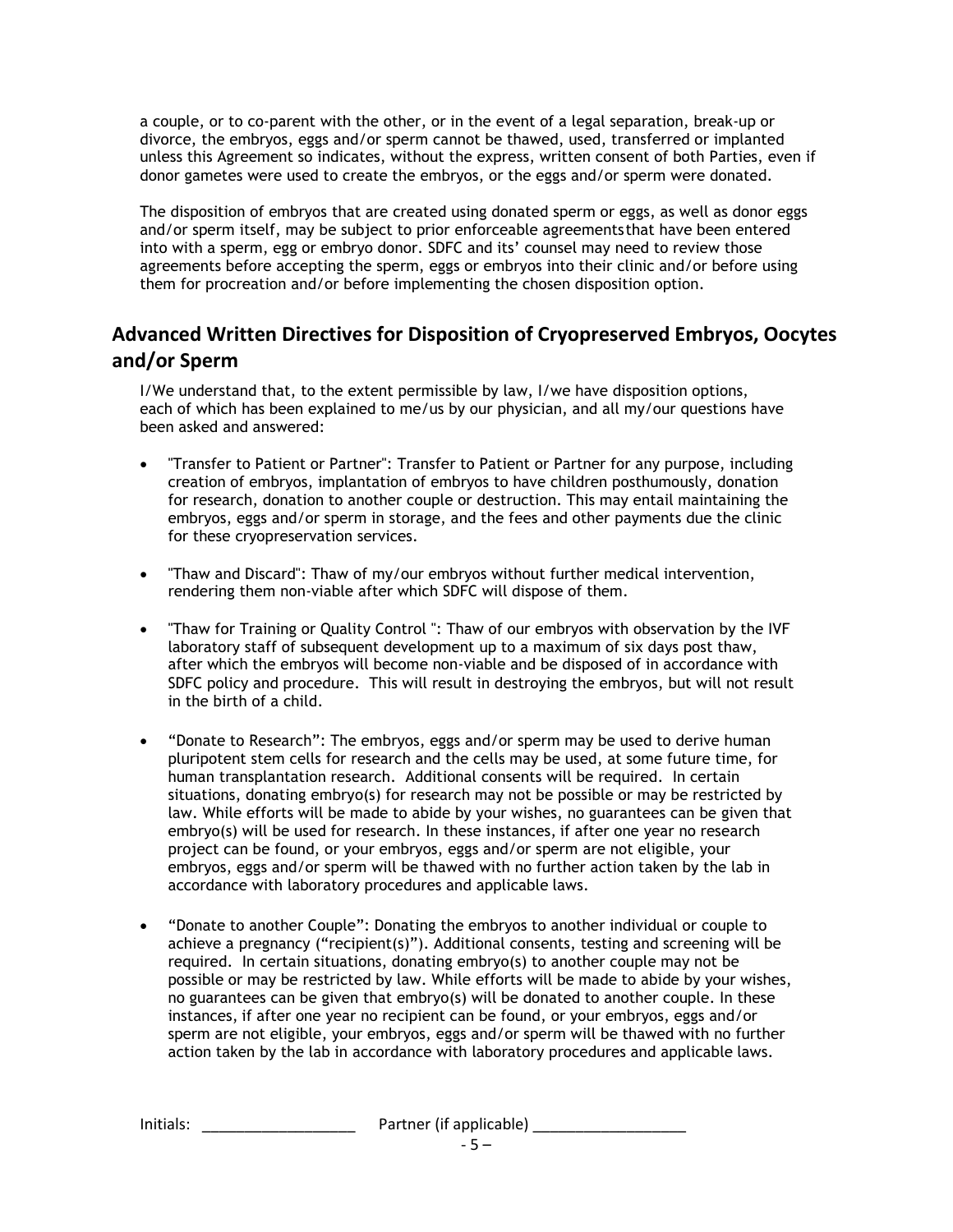#### **Death or Incapacitation of Patient OR Partner**

In the event the Patient/Partner dies prior to use of all the embryos, eggs and/or sperm we agree that all cryopreserved tissue, embryos, eggs and/sperm, should be disposed of in the following manner (initial only one box each):

Note: This Directive will supersede all previously completed Directives.

| <b>EMBRYOS</b>                          | Patient (Initial ONE choice)<br>MUST CHOOSE THE SAME OPTION | Partner (Initial ONE choice)<br>MUST CHOOSE THE SAME OPTION |
|-----------------------------------------|-------------------------------------------------------------|-------------------------------------------------------------|
| Transfer to surviving Partner           | **Complete next page also                                   | **Complete next page also                                   |
| Thaw and Discard all tissue(s)          |                                                             |                                                             |
| Thaw for Training all tissue(s)         |                                                             |                                                             |
| Disposition per my Living<br>Trust/Will |                                                             |                                                             |
| Other (please specify):                 |                                                             |                                                             |

| <b>SPERM - Patient 1</b>             | Patient (Initial ONE choice)<br>Name: |
|--------------------------------------|---------------------------------------|
| Transfer to surviving Partner        | **Complete next page also             |
| Thaw and Discard all tissue(s)       |                                       |
| Thaw for Training all tissue(s)      |                                       |
| Disposition per my Living Trust/Will |                                       |
| Other (please specify):              |                                       |

| <b>SPERM - Patient 2</b>             | Patient (Initial ONE choice)<br>Name: |
|--------------------------------------|---------------------------------------|
| Transfer to surviving Partner        | **Complete next page also             |
| Thaw and Discard all tissue(s)       |                                       |
| Thaw for Training all tissue(s)      |                                       |
| Disposition per my Living Trust/Will |                                       |
| Other (please specify):              |                                       |

| <b>EGGS - Patient 1</b>              | Patient (Initial ONE choice)<br>Name: $\_\_$ |
|--------------------------------------|----------------------------------------------|
| Transfer to surviving Partner        | **Complete next page also                    |
| Thaw and Discard all tissue(s)       |                                              |
| Thaw for Training all tissue(s)      |                                              |
| Disposition per my Living Trust/Will |                                              |
| Other (please specify):              |                                              |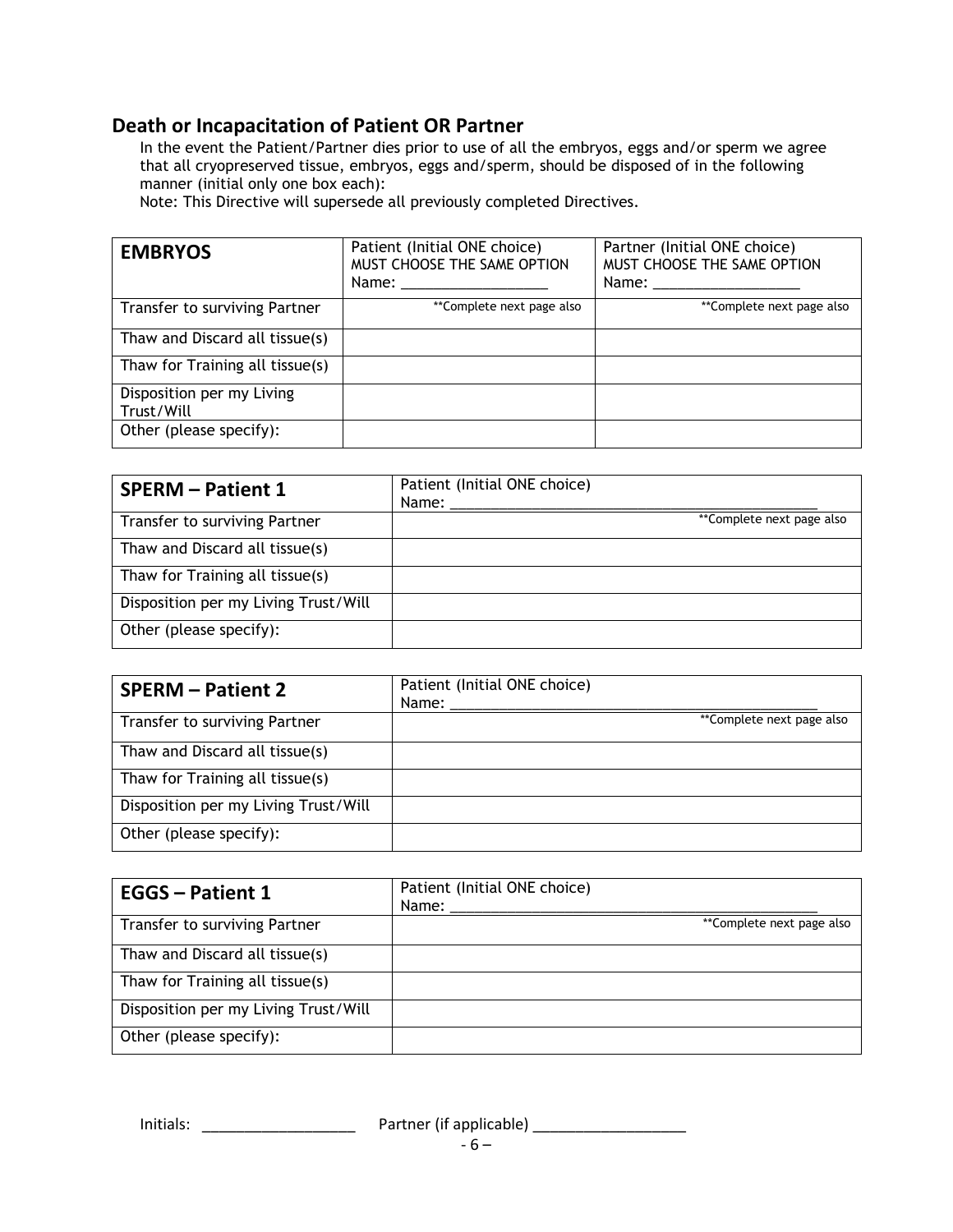## **Death or Incapacitation of Patient AND Partner (or of last surviving partner)**

In the event that both parties (Patient AND Partner) die prior to use of all the embryos, eggs and/or sperm, we agree that the embryos, eggs and/or sperm should be disposed of in the following manner (check one box only):

| <b>EMBRYOS</b>                          | Patient (Initial ONE choice)<br>MUST CHOOSE THE SAME OPTION | Partner (Initial ONE choice)<br>MUST CHOOSE THE SAME OPTION<br>Name: ___________________ |
|-----------------------------------------|-------------------------------------------------------------|------------------------------------------------------------------------------------------|
| Thaw and Discard all tissue(s)          |                                                             |                                                                                          |
| Thaw for Training all tissue(s)         |                                                             |                                                                                          |
| Disposition per my Living<br>Trust/Will |                                                             |                                                                                          |
| Other (please specify):                 |                                                             |                                                                                          |

| <b>SPERM - Patient 1</b>             | Patient (Initial ONE choice)<br>Name: |
|--------------------------------------|---------------------------------------|
| Thaw and Discard all tissue(s)       |                                       |
| Thaw for Training all tissue(s)      |                                       |
| Disposition per my Living Trust/Will |                                       |
| Other (please specify):              |                                       |

| <b>SPERM - Patient 2</b>             | Patient (Initial ONE choice)<br>Name: |
|--------------------------------------|---------------------------------------|
| Thaw and Discard all tissue(s)       |                                       |
| Thaw for Training all tissue(s)      |                                       |
| Disposition per my Living Trust/Will |                                       |
| Other (please specify):              |                                       |

| <b>EGGS - Patient 1</b>              | Patient (Initial ONE choice)<br>Name: |
|--------------------------------------|---------------------------------------|
| Thaw and Discard all tissue(s)       |                                       |
| Thaw for Training all tissue(s)      |                                       |
| Disposition per my Living Trust/Will |                                       |
| Other (please specify):              |                                       |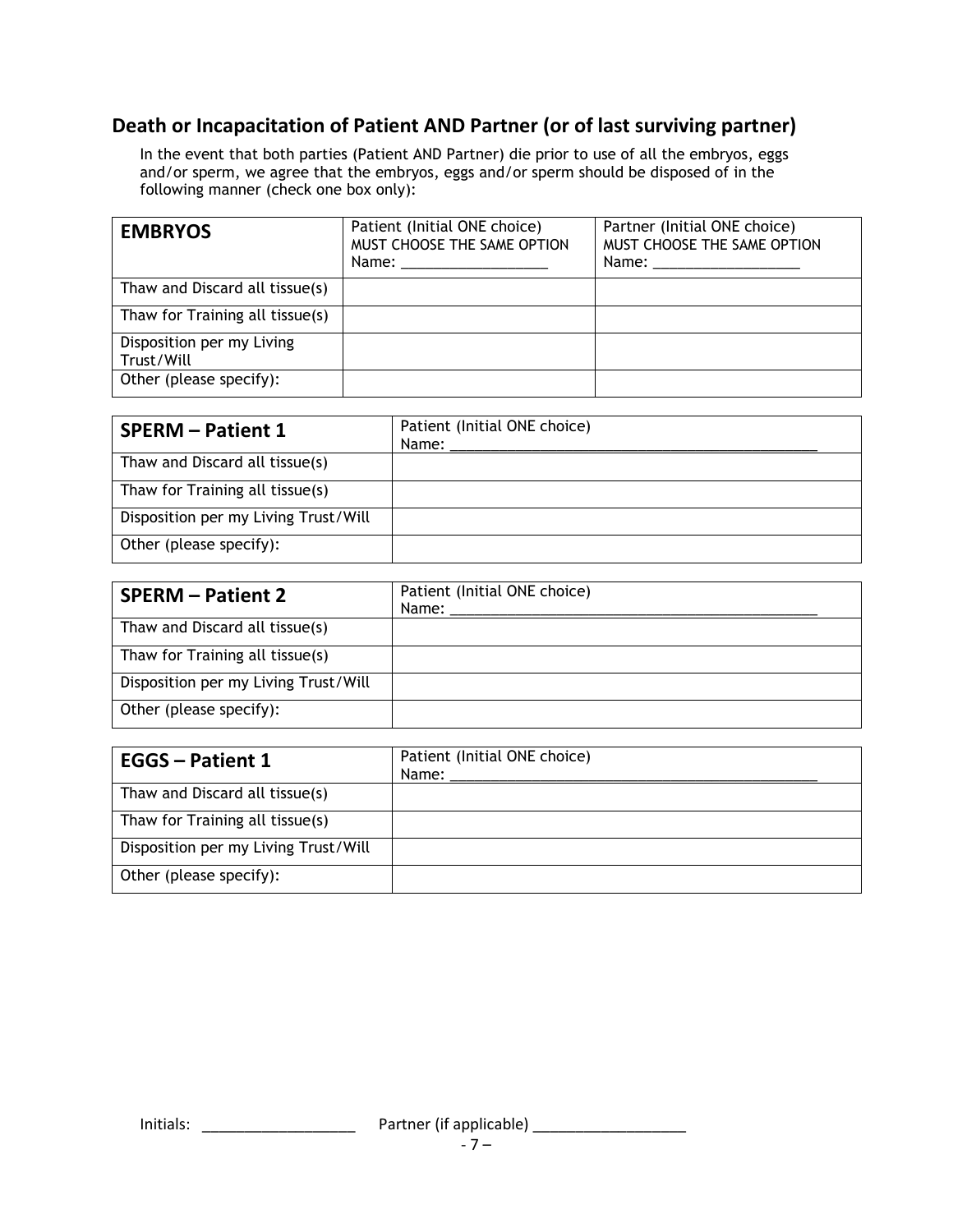## **Abandonment (Discontinuation of IVF Treatment/Failure to Complete**

## **Requirements/Failure to Communicate/Nonpayment of Storage Fees)**

In one or more of the following circumstances:

- The patient or partner communicates to SDFC that they no longer wish to participate in the IVF process to cause a pregnancy and conceive a child
- The patient or partner ceases to participate in the IVF process
- The patient or partner does not complete required testing for cryopreservation
- The patient or partner do not complete required testing for SDFC governing entities
- The patient or partner fails to communicate intent to use embryos after SDFC makes at least three (3) attempts to contact
- The patient or partner does not pay one or more years' worth of storage fees

the patient account will be considered delinquent and the tissue(s) considered abandoned. If more time than required by legal or ethical guidelines has passed without contact from me/us, and no other written instruction from me/us exists concerning disposition of the cryopreserved embryo(s), the Medical Group and Laboratory can conclude that I/we am no longer interested in storing any and all tissue(s). I/we acknowledge that any embryos, eggs and/or sperm should be disposed of in the following manner (check one box only):

| <b>EMBRYOS</b>                  | Patient (Initial ONE choice)<br>MUST CHOOSE THE SAME OPTION<br>Name: _____________________ | Partner (Initial ONE choice)<br>MUST CHOOSE THE SAME OPTION<br>Name: |
|---------------------------------|--------------------------------------------------------------------------------------------|----------------------------------------------------------------------|
| Thaw and Discard all tissue(s)  |                                                                                            |                                                                      |
| Thaw for Training all tissue(s) |                                                                                            |                                                                      |

| <b>SPERM - Patient 1</b>        | Patient (Initial ONE choice)<br>Name: |
|---------------------------------|---------------------------------------|
| Thaw and Discard all tissue(s)  |                                       |
| Thaw for Training all tissue(s) |                                       |

| <b>SPERM – Patient 2</b>        | Patient (Initial ONE choice)<br>Name: |
|---------------------------------|---------------------------------------|
| Thaw and Discard all tissue(s)  |                                       |
| Thaw for Training all tissue(s) |                                       |

| <b>EGGS - Patient 1</b>         | Patient (Initial ONE choice)<br>Name: |
|---------------------------------|---------------------------------------|
| Thaw and Discard all tissue(s)  |                                       |
| Thaw for Training all tissue(s) |                                       |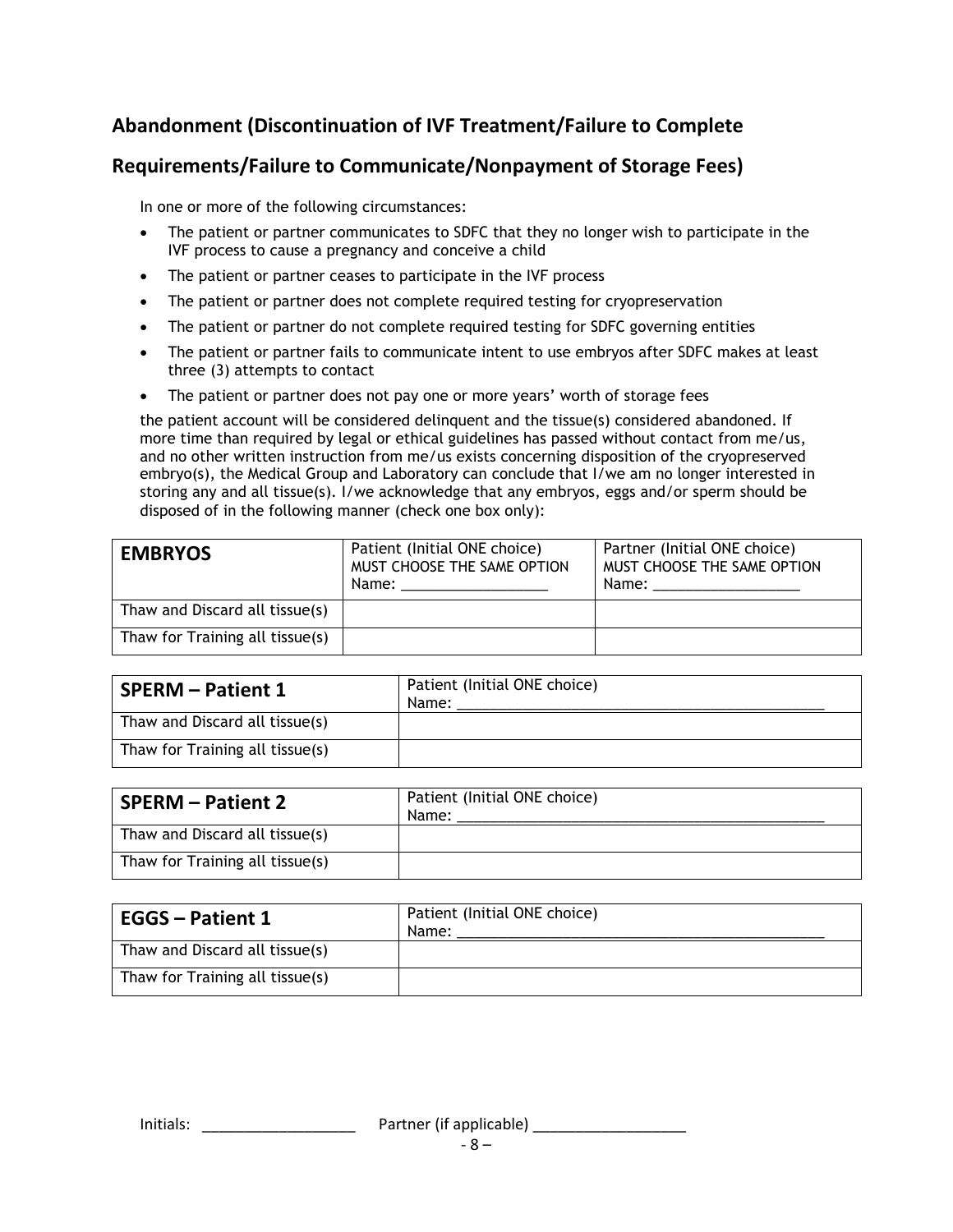#### **Divorce/Dissolution/Legal Separation/Termination**

In the event of a divorce, dissolution, legal separation, or termination of relationship, i.e. breakup, between the Patient/Partner and Partner/Spouse (as evidenced by a judicial filing, judgment, order, decree or other written notice to SDFC), embryos will be bound by the following (decisions on non-donor sperm and/or non-donor eggs are made individually, regardless of relationship status). We agree that the embryos should be disposed of in the following manner (check one box only):

| <b>EMBRYOS</b>                                          | Patient (Initial ONE choice)<br>MUST CHOOSE THE SAME OPTION<br>Name: ______________________ | Partner (Initial ONE choice)<br>MUST CHOOSE THE SAME OPTION<br>Name: ______________________ |
|---------------------------------------------------------|---------------------------------------------------------------------------------------------|---------------------------------------------------------------------------------------------|
| Thaw and Discard all tissue(s)                          |                                                                                             |                                                                                             |
| Thaw for Training all tissue(s)                         |                                                                                             |                                                                                             |
| Disposition per Court Decree<br>or Settlement Agreement |                                                                                             |                                                                                             |
| Other (please specify):                                 |                                                                                             |                                                                                             |

#### General Provisions

*Advanced Written Directive for Disposition of Embryos, Oocytes and/or Sperm:* We agree that in the absence of a new and more recent written Agreement signed by both of us, witnessed and/or notarized, SDFC is authorized to act on the written directives contained herein regarding the disposition of our unused cryopreserved embryos, eggs and/or sperm. This Agreement constitutes the entire agreement between us with respect to the subject matter of this Agreement and supersedes all prior agreements, oral and written, between us with respect to the disposition of our unused cryopreserved embryos, eggs and/or sperm in the event of death, divorce, dissolution, legal separation, termination of relationship, i.e. break-up and abandonment. We met and consulted with a SDFC employee regarding this Agreement prior to signing, to ask any and all questions, or express any concerns, that we had. All our questions or concerns were answered to our satisfaction by the employee, or in a subsequent meeting with our treating physician. We were warned to take this Agreement and the directives very seriously and advised at that time about the importance and gravity of the directives elected herein. We were also reminded that the advanced written directives regarding our unused cryopreserved embryos, eggs and/or sperm, were final, and that this Agreement is binding between us, unless we bilaterally amend the directives in a new written and witnessed and/or notarized agreement. No time limit was imposed by SDFC or either party; we had as much time as required to read, understand and execute the Agreement. We read and understood the directives available to us regarding the disposition of our unused cryopreserved embryos, eggs and/or sperm in the various circumstances, and knowingly, intelligently, freely and voluntarily made our choices without coercion, undue influence or duress. We have executed this Agreement with the understanding and expectation that it is valid and enforceable, and that it is consistent with, and should be construed, to the extent possible, in accordance with the laws of the State of California. In the event this Agreement, or any portion or provision thereof, should be deemed legally unenforceable, we nonetheless agree that this Agreement represents our specific wishes, mutual intentions and directives regarding the disposition of our unused cryopreserved embryos, eggs and/or sperm in the event of death, divorce, dissolution, legal separation, termination of relationship, i.e. break-up and abandonment, and should guide any legal determination pertaining thereto. Any term or provision found to be invalid or unenforceable shall be deemed severable from this Agreement and shall not cause the invalidity or the unenforceability of the remainder of the Agreement.